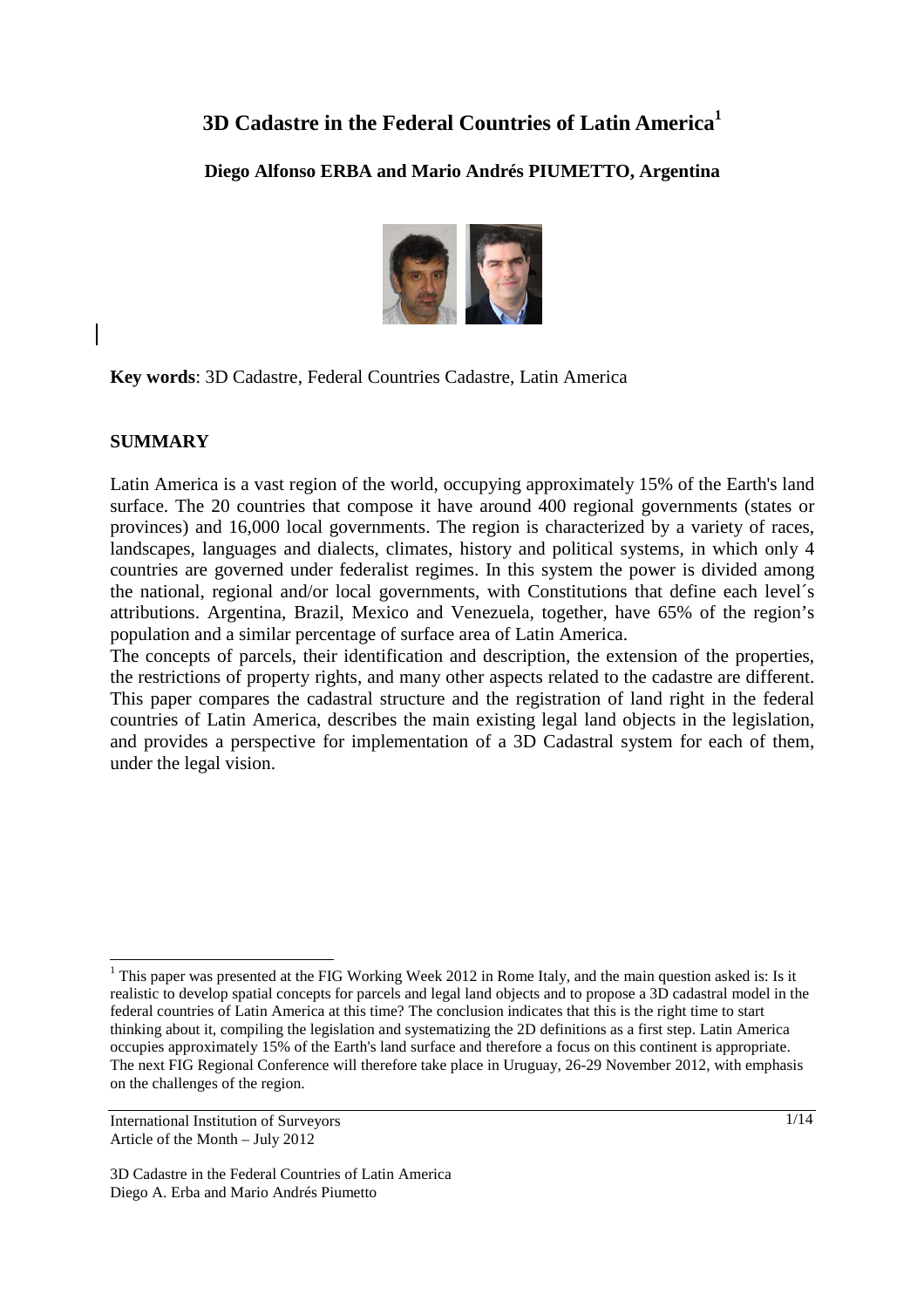## **3D Cadastre in the Federal Countries of Latin America**

## **Diego A. ERBA and Mario A. PIUMETTO, Argentina**

## **1. INTRODUCTION**

In most Latin American countries, the cadastral systems were created under the orthodox physical-economic-legal models imported from Spain and Portugal. In recent years, the multipurpose cadastral model has been gaining acceptance in the region as a new alternative, better suited to the needs of administrators and the public. The spread and gradual implementation of Spatial Data Infrastructures (SDI) in the region is a sign of the willingness to share data and investments among different institutions.

The question that inspired this paper was: Is it realistic to develop spatial concepts for parcels and legal land objects and to propose a 3D cadastral model in the federal countries of Latin America at this time?

The conclusion indicates that this is the right time to start thinking about it, compiling the legislation and systematizing the 2D definitions as a first step.

## **2. CADASTRAL ORGANIZATION IN THE LATIN AMERICAN FEDERAL COUNTRIES**

In **Argentina** there is no single system, as the provinces never delegated the cadastral function to the federal government. In fact, one interesting feature of the Argentine system is that, although the country has a National Cadastral Law and a Federal Cadastral Council that establishes general guidelines, each federative body has its own provincial cadastral law and specific regime. Therefore, the provinces organize their territorial cadastres to identify the physical, economic and legal aspects of the parcels, and use that data to define their land tax policies. In parallel, some municipalities organize their urban cadastres with the main goal of enforcing planning standards, mainly as it pertains to the subdivision of land, and use that data to define the service fees collection policies. The connection between the municipal and provincial cadastres is made at different levels around the country.

In **Brazil**, federalism has a particular connotation when it comes to managing territorial information. While the rural cadastre is organized by the National Institute of Colonization and Agrarian Reform, which is part of the central government, and is therefore centralized (although distributed around the country), local governments organize their municipal cadastres with ample authority and independence, focusing mainly on the cities. Given the enormous diversity of criteria, and as an alternative for the municipalities that lack the needed human, technical and financial resources, the Ministry of Cities has published National Guidelines for the Creation of a Multipurpose Cadastre which – although lacking the force of law – guide technical and administrative personnel through cadastral restructuring.

In **Mexico**, public information on real estate is obtained from cadastres and registries. As there were inconsistencies in many cases, some states decided to place both institutions under the same roof (in some cases only "legally", in others "physically"). Neither the Federal Constitution nor any statute mandates a cadastral function. The attributions given to

International Institution of Surveyors Article of the Month – July 2012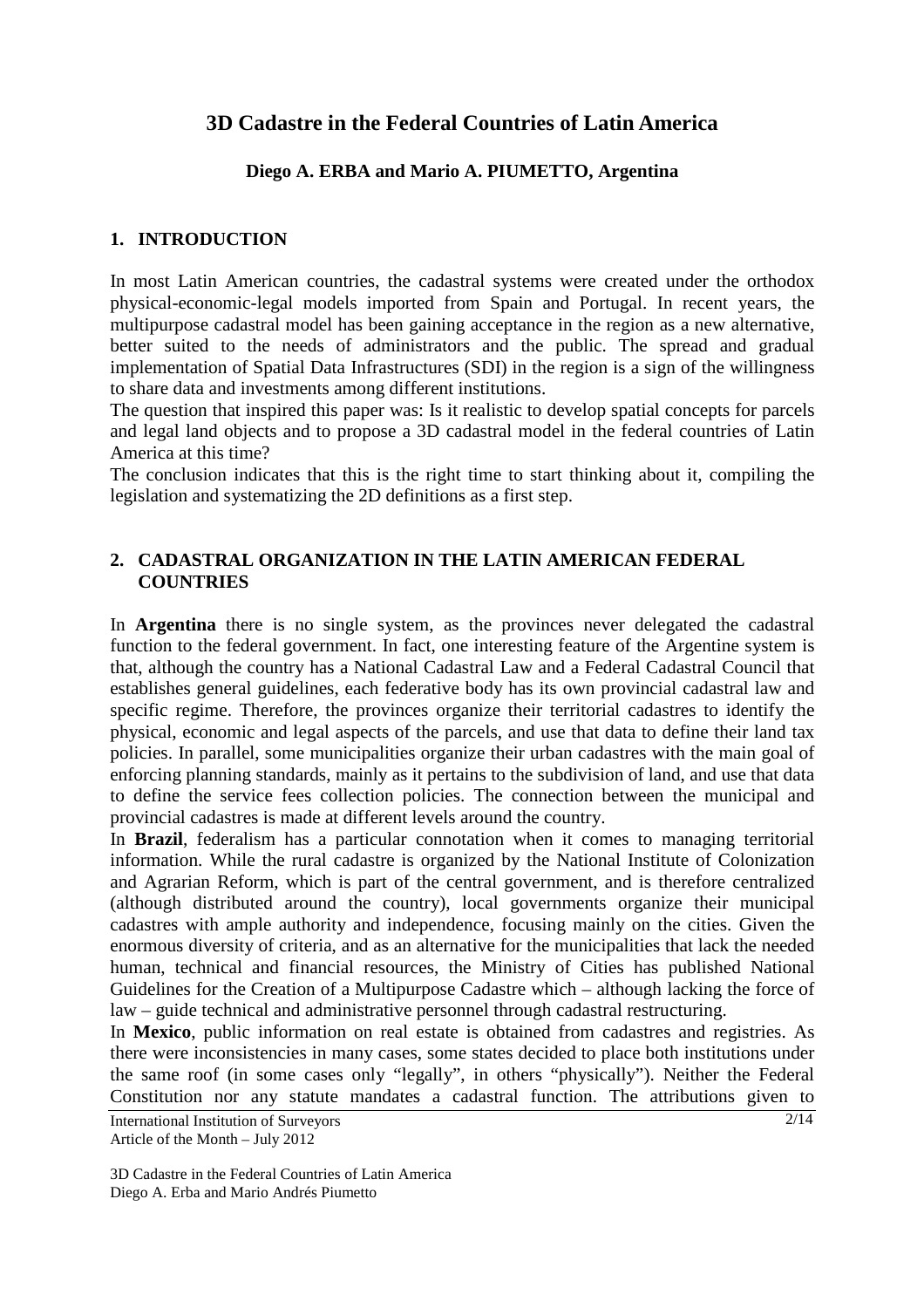municipalities by Art. 115 of the *Carta Magna*, induced some local governments to set up cadastres, and so did at least half the states in the country. Therefore, we can identify 3 basic systems: The cadastres that are completely centralized at the state level; the state cadastres that have been decentralized to the municipalities; and the state cadastres that work in parallel with the municipal cadastres. The social property created by the Mexican revolution is managed by the National Agrarian Registry, which can be considered a form of rural cadastral registry. The recent creation of the Mexican Cadastral Institute (Instituto Mexicano de Catastro) and the Mexican Society of Assessors and Cadastral Management Specialists (Sociedad Mexicana de Especialistas en Valuación y Gestión Catastral) opens up the possibility of establishing clear criteria and goals, matched to the facts on the ground.

In **Venezuela**, the Geography, Cartography and National Cadastral Law establishes guidelines to restructure the country's cadastres. According to this law, Venezuela's Simón Bolívar Geographic Institute directs, coordinates and executes policies and plans for the creation and maintenance of cadastres throughout the country, and Municipal Cadastral Offices are obligated to organize their cadastre following these national directives. Many times, the various limitations of local governments to create and maintain a cadastre make this task impossible, so the Institute provides support, mainly by developing joint projects and collaborating to obtain resources from the pertinent public agencies, without precluding the participation of the private sector.

Figure 1 shows a comparison of the cadastral organization of the four federal countries.

|                 | <b>ARGENTINA</b>             | <b>BRAZIL</b>                                                                   | <b>MEXICO</b>                                                                                       | <b>VENEZUELA</b>                                                   |
|-----------------|------------------------------|---------------------------------------------------------------------------------|-----------------------------------------------------------------------------------------------------|--------------------------------------------------------------------|
| <b>Nacional</b> | Federal Council <sup>1</sup> | National and Agrarian<br>Reform Institute <sup>2</sup><br><b>Rural Cadastre</b> | National Agrarian<br>Registry <sup>3</sup><br><b>Mexican Institute</b><br>of Cadastrel <sup>1</sup> | Geographic Institute<br>of Venezuela<br>Simón Bolívar <sup>2</sup> |
|                 | <b>Urban and Rural</b>       |                                                                                 | <b>Urban and Rural</b>                                                                              |                                                                    |
| <b>Regional</b> | Cadastre                     |                                                                                 | <b>Cadastre</b>                                                                                     |                                                                    |
|                 |                              |                                                                                 |                                                                                                     |                                                                    |
| Local           | <b>Urban Cadastre</b>        | <b>Urban Cadastre</b><br>(Rural optional)                                       | <b>Urban Cadastre</b>                                                                               | <b>Urban and Rural</b><br>Cadastre                                 |

## Figure 1

 $1$ consulting institutions,  $2$ institutions with cadastral functions  $3$  for social land property

## **3. PERSPECTIVES OF A 3D CADASTRE IN LATIN AMERICA**

The conceptualization of a 3D cadastral model requires a clear understanding of the physical occupancy of the territory and the current legal framework. Regarding the urban aspect, the virtualization of the different existing cities in the region is essential because it allows us to analyze how 3D parcels can be defined, represented and described; and how the 3D legal land

International Institution of Surveyors Article of the Month – July 2012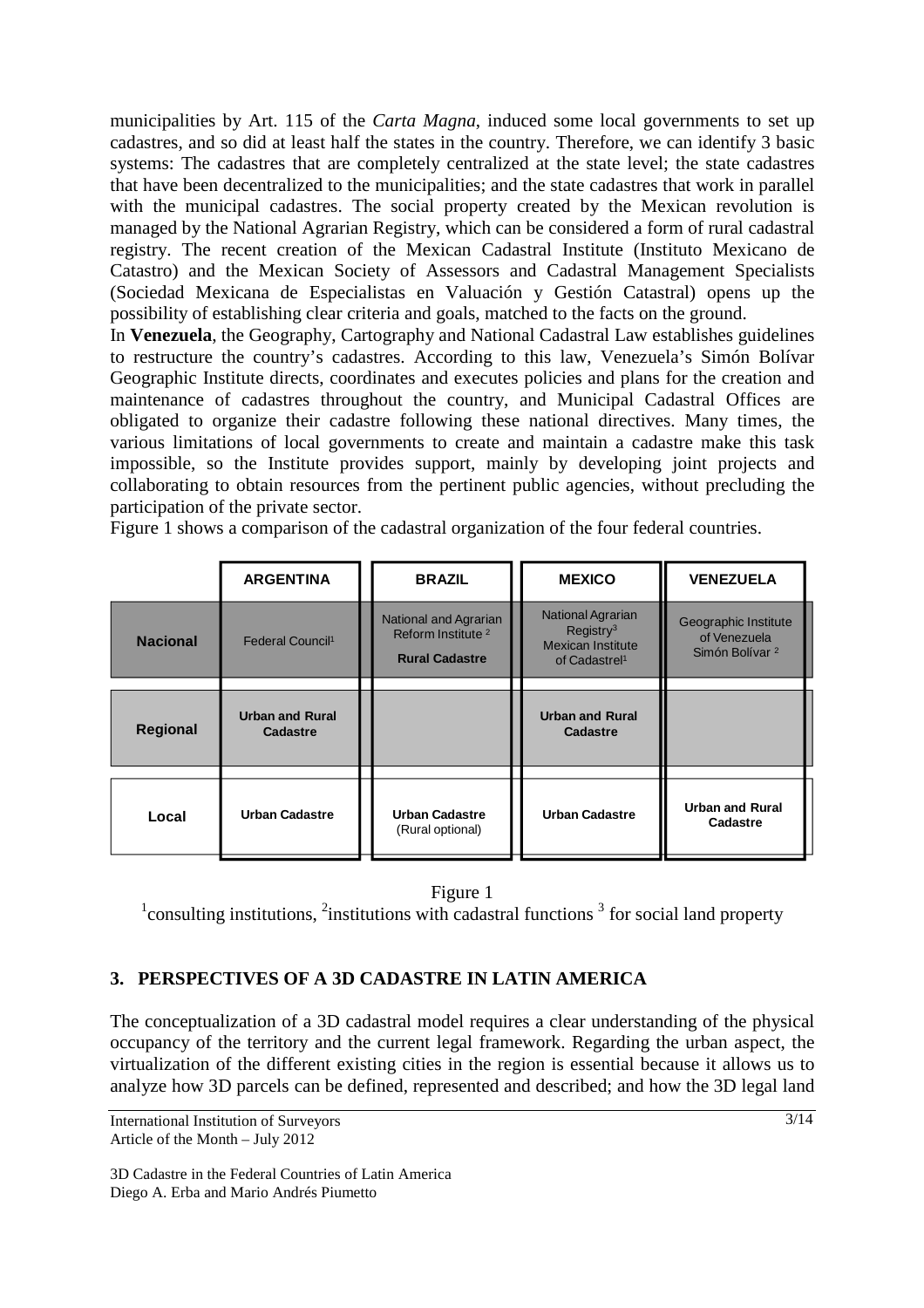objects restrict them.

This understanding is crucial to the development of a 3D structure for the cadastres of the Latin American federal countries, and their relationships with 3D land registries as well as the 3D land use restrictions laws.

#### **3.1 Virtual 3D Cities in Latin America**

Among the different realities and technological levels of Latin American countries, there are interesting experiences indicating that development of 3D urban cadastral models in the region is possible in the median term.

 Entering the 3D world could start with the creation of different virtual 3D cities. In the context of this paper, a "virtual 3D" city is the real (built) city which, represented geometrically, is useful in several types of analyses, such as vehicular traffic studies, tracking of cell phone waves, or any type of infrastructure network analysis. For other kinds of analysis the virtual 3D city it is not sufficient, as when a lawyer may need to visualize the legal 3D city as defined by urban and environmental regulations. Figure 2 shows two virtual 3D cities, one representing existing formal buildings and the other indicating the legal city according to its development potential based on the applicable urban regulations.



Figure 2 – Representations of the Virtual 3D formal city and the Virtual 3d legal city Note: The existing buildings on the left are incorporated into an expanded legal city on the right. Source: prepared by Diego Erba and Anamaria Gliesch-Leebmann.

In Latin America, where the incidence of urban informality is practically a constant in the urban landscape, it is important to visualize and define the informal as well as the legal 3D virtual city. Every "occupied space" is a part of the city and should be considered in the urban

International Institution of Surveyors Article of the Month – July 2012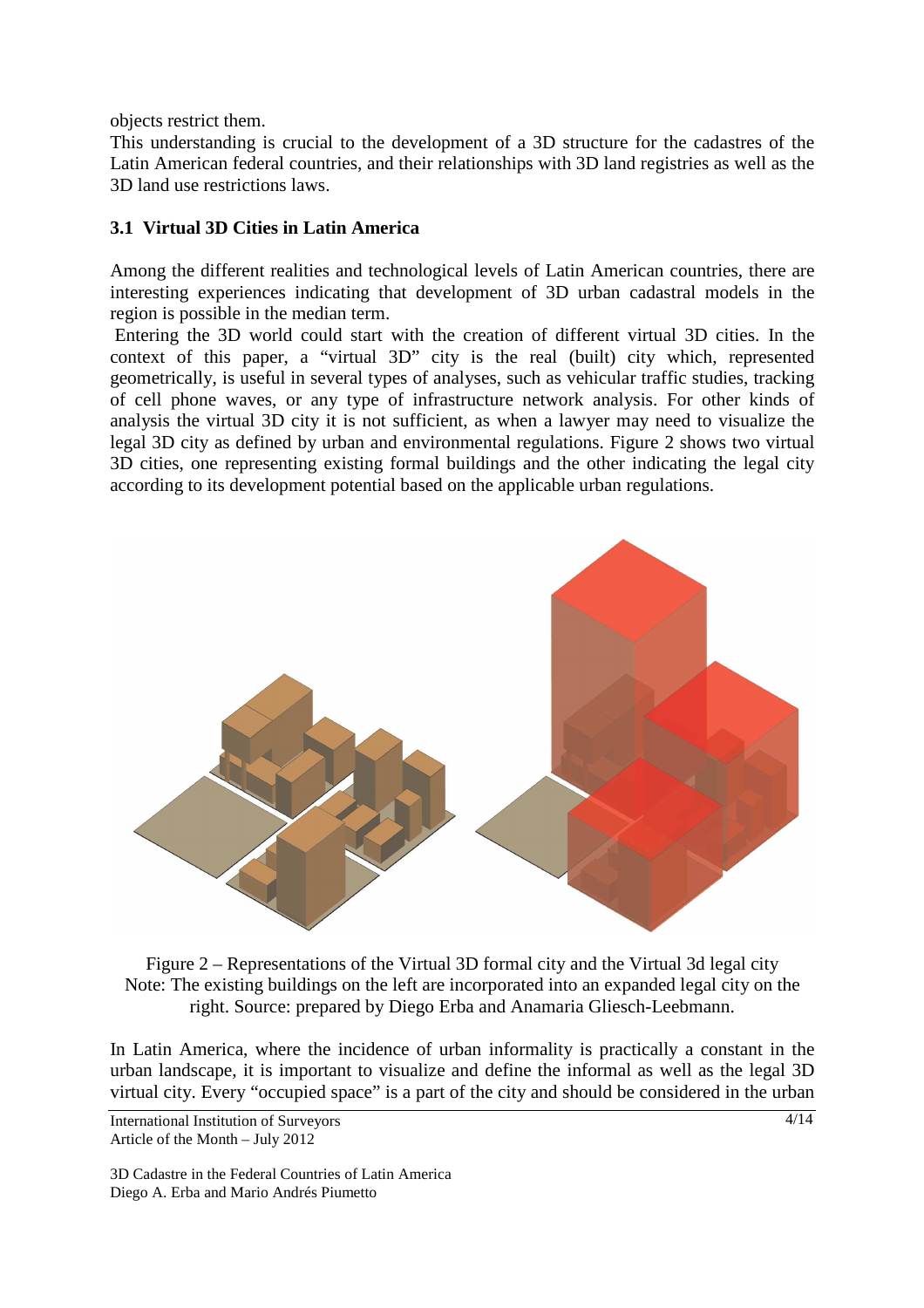data bases of the cadastre.

Informal settlements develop when people are unable to save money or obtain access to credit to purchase a home or are ineligible to receive government assistance through housing programs. They must find a place to settle, which is often on hazardous or protected land that is inappropriate for housing, or on vacant public or private land. The magnitude of the need for housing often surpasses the amount of land available, thus pushing informal settlers to build taller structures at higher densities that in many ways are similar to those in the formal housing market (figure 3).



Figure 3 - Improvised housing units in an informal settlement in Caracas, Venezuela Source: © Martim Smolka; rendering by Diego Erba.

Urban properties and their surroundings are conditioned by different kinds of restrictions described by legal land objects.

## **3.2 Legal Land Objects in the federal countries of Latin America**

The concept of a land object arose with the "cadastre 2014" model as a piece of land in which homogeneous conditions (normally defined by law) exist within its boundaries. The definition

International Institution of Surveyors Article of the Month – July 2012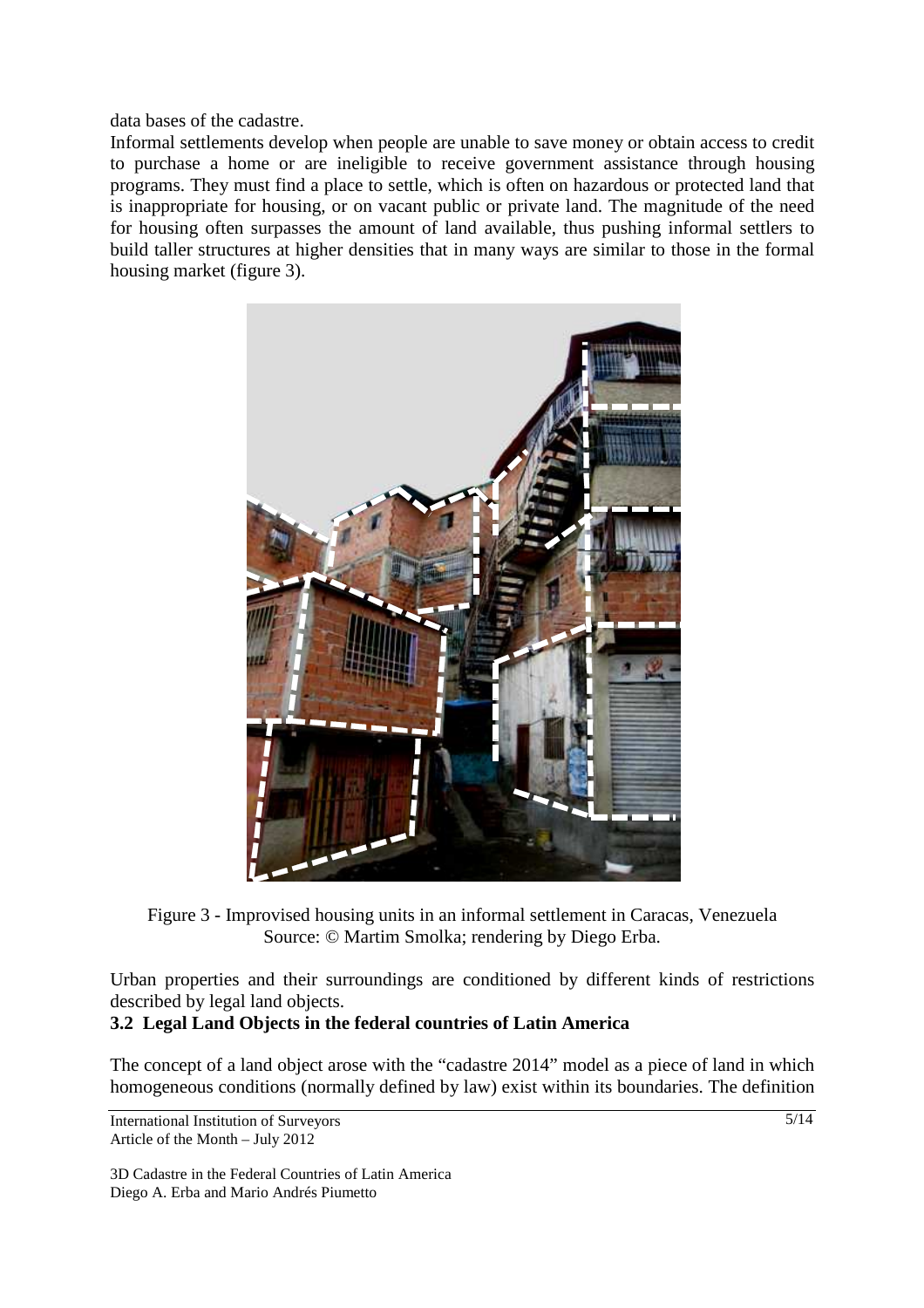affirms that if a law defines phenomena, rights, or restrictions related to a fixed area or point of the surface of the Earth, it defines a land object - LO.

Incorporating legal aspects, the concept was extended, to affirm that a piece of land could be called a legal land object - LLO, when either a private or a public law imposes identical juridical parameters. The laws define the limits of a right or a restriction. The LLO normally is defined by boundaries which demarcate where a right or a restriction ends and where the next begins, and everything that right encompasses.

The definitions are clear only for a 2D dimension connotation. Some examples of the LLO mentioned in the document confirm this vision: private property parcels; areas where traditional rights exist; administrative units such as countries, states, districts, and municipalities; zones for the protection of water and nature and for protection against noise and pollution; land use zones; areas where the exploitation of natural resources is allowed, etc.

The construction of the 3D LLO concept can be based on the 2D definition, and that is the reason why this study started identifying the legal framework which describes the LLO in the federal countries.

It is not common to find the terms LO or LLO in Latin American legislation. In Argentina, the National Cadastral Law No. 26.209 defines "legal object" as any portion of the territory that by nature and means of access is finite and homogeneous. A "legal land object" (objeto territorial legal) is one that is generated by a legal cause. This legal cause may be a property title (as is the case in real estate transactions), an ordinance or law (as is the case in ownership restrictions, the creation of reservation areas, or the demarcation of an urban area), or even an international treaty (such as those that establish borders between countries). The law stipulates that all LLOs, and their public records, must be managed by the provincial cadastres.

In the rest of the Latin American countries, the definition of LLOs is not as explicit as in Argentina, but proof of their existence can be seen in substantive and ancillary legislation.

We describe below 5 subject areas that meet the LLO definition in 4 Latin American countries.

## 3.2.1 Environmental spaces and surroundings

In **Argentina**, the National Law No. 25.509/2001 established a real estate right to a forested area. It is conveyed separately from land ownership, and allows somebody to plant in another parcel, but keep ownership of what was planted. In addition, it allows for the purchase of existing plantations in parcels that belong to others. This is a temporary right, with a maximum duration of 50 years, and can be canceled if it is not used for 3 or more years. This right is granted by contract and must be recorded in the Registry of Deeds.

Argentina is the only country where glaciers can be found. The National Law No. 26.639 of 2008 places restrictions for the conservation of glaciers and the peri-glacial environment. Art. 3 creates a National Glacier Inventory, with useful information to protect, control and monitor glaciers. Art. 4 stipulates that the National Glacier Inventory shall contain information about each glacier and its peri-glacial environment classified by hydrologic watershed, location, area and morphology. The inventory must be updated at least every 5 years, and capture the changes in the glacier surface and its peri-glacial environment. This last article stipulates, among others, the obligation to measure the surface of the glacier and monitor it periodically to determine any changes in its size. This law does not make any volumetric references, even

International Institution of Surveyors Article of the Month – July 2012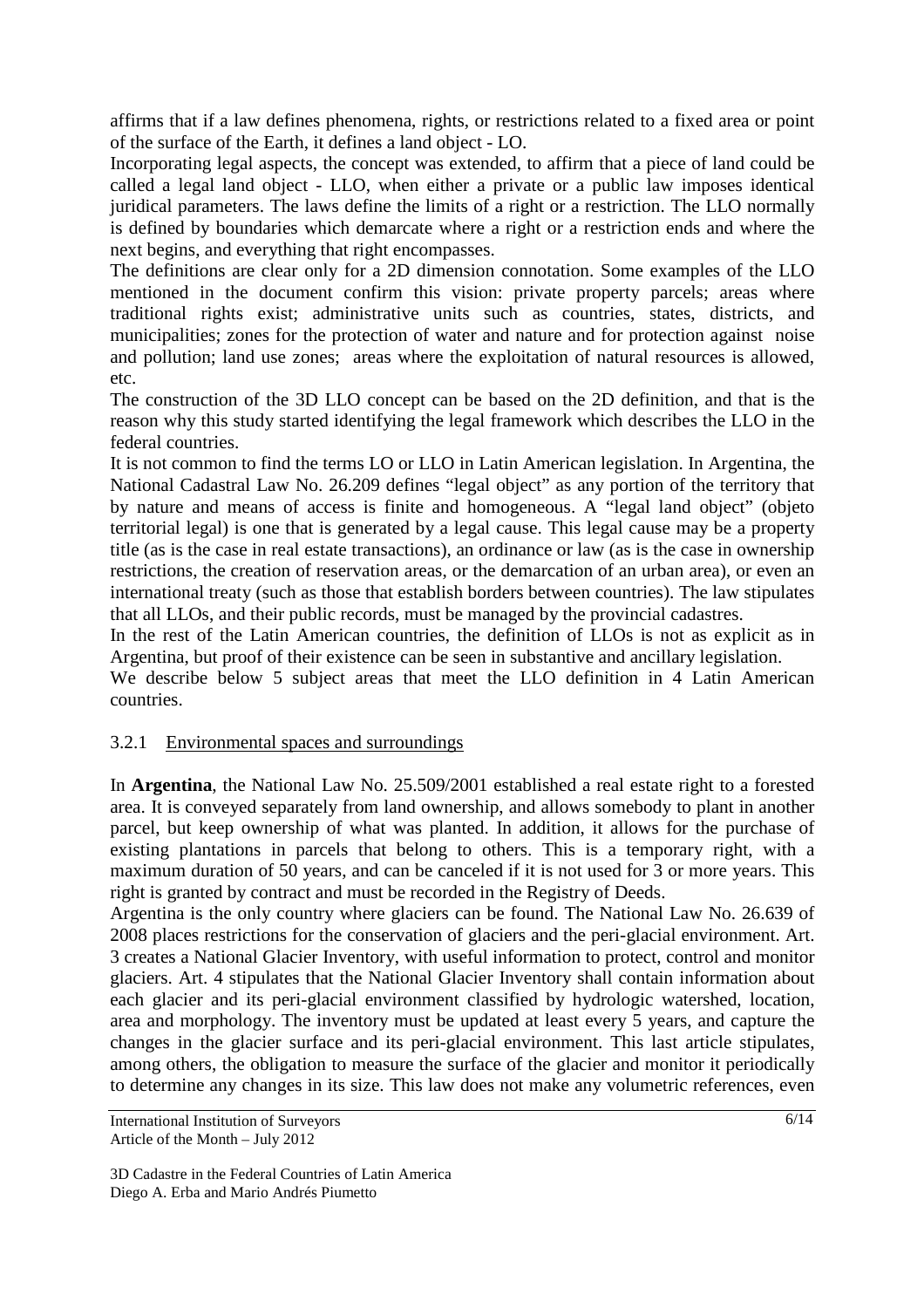though it would be particularly interesting to study changes in glaciers over time.

In **Brazil**, the environmental legislation has a large scope. Two areas are highlighted within the context of this work, which are still defined under the 2D vision: legal reserve, and permanent protection areas.

According to the Forestry Code (Act No. 4771/1965), a legal reserve is an area located within a rural property or land, except for a permanent protection area, which is necessary for the sustainable use of natural resources, the conservation and restoration of ecological processes, the conservation of biodiversity, and the preservation and protection of native fauna and flora (section 1, §2º, III). Therefore, a legal reserve is a portion of a rural property whose owner or possessor commits him/herself to preserve the native vegetation. The vegetation of a legal reserve cannot be eliminated, although the owner may use it under the sustainable forestry management regime, as per the applicable legal principles and technical-scientific criteria (section 16, §2º).

Permanent protection areas are protected by the Forestry Code. They may or may not be covered by native vegetation, and have the environmental function of preserving water resources, landscapes, geological stability, biodiversity, and fauna and flora gene flows, as well as protecting the soil, and securing the well-being of human populations (section 1, §2º, II). These areas are characterized as such regardless of their location, the use of the property or their ownership, since they can be public or private properties. Some examples of permanent protection areas are: the margins of any water courses (a land portion varying from 30 meters to 500 meters); natural springs (within a 50-meter radius); the top of hills, mountains and ranges; and hillsides with over 45% slope.

In **Mexico**, protection of environmental areas is governed by the laws of "Environmental Equilibrium and Environmental Protection" and "Sustainable Forest Development". In both cases, the legislation imposes no restrictions on property, nor does it establish special regimes for forests or open spaces that limit property rights and are subject to real registration. Nonetheless, both laws establish a broad set of regulations and mechanisms related to zoning that contribute to regulate use of these resources. For correct administration of this information, it must be included in a spatial database as well as in the country's cadastral databases. An exception to this rule in the Federal District (Mexico City) is the District Environmental Law, which establishes that such restrictions must be registered in the Public Property Registry (art. 98).

In **Venezuela**, the Forest and Forestry Management Law (Decree 6070/2008) restricts the use of properties that have certain native forests or are registered for forest use by the applicable authorities. In no case are these considered unused or unproductive land, so no compensation can be claimed, and they can only be expropriated in exceptional cases. In addition, the law establishes "ecological easements" in perpetuity over the parcels located in "protection zones" and "forestry reserve areas," as defined by the applicable authorities, and the landowners are responsible for identifying these easements on their land and recording them in their property titles. A special case of ecological easement is the "protection zones of mountain and mesa ranges", which are strips of at least 300 meters on each side of mountain ranges and inclined mesa slopes. (ref. art. 21, 22, 32, 33, 35, 39 a 42)

#### 3.2.2 Water resources and their surroundings

In **Argentina** the restriction to private ownership around rivers is established in Article 2639

International Institution of Surveyors Article of the Month – July 2012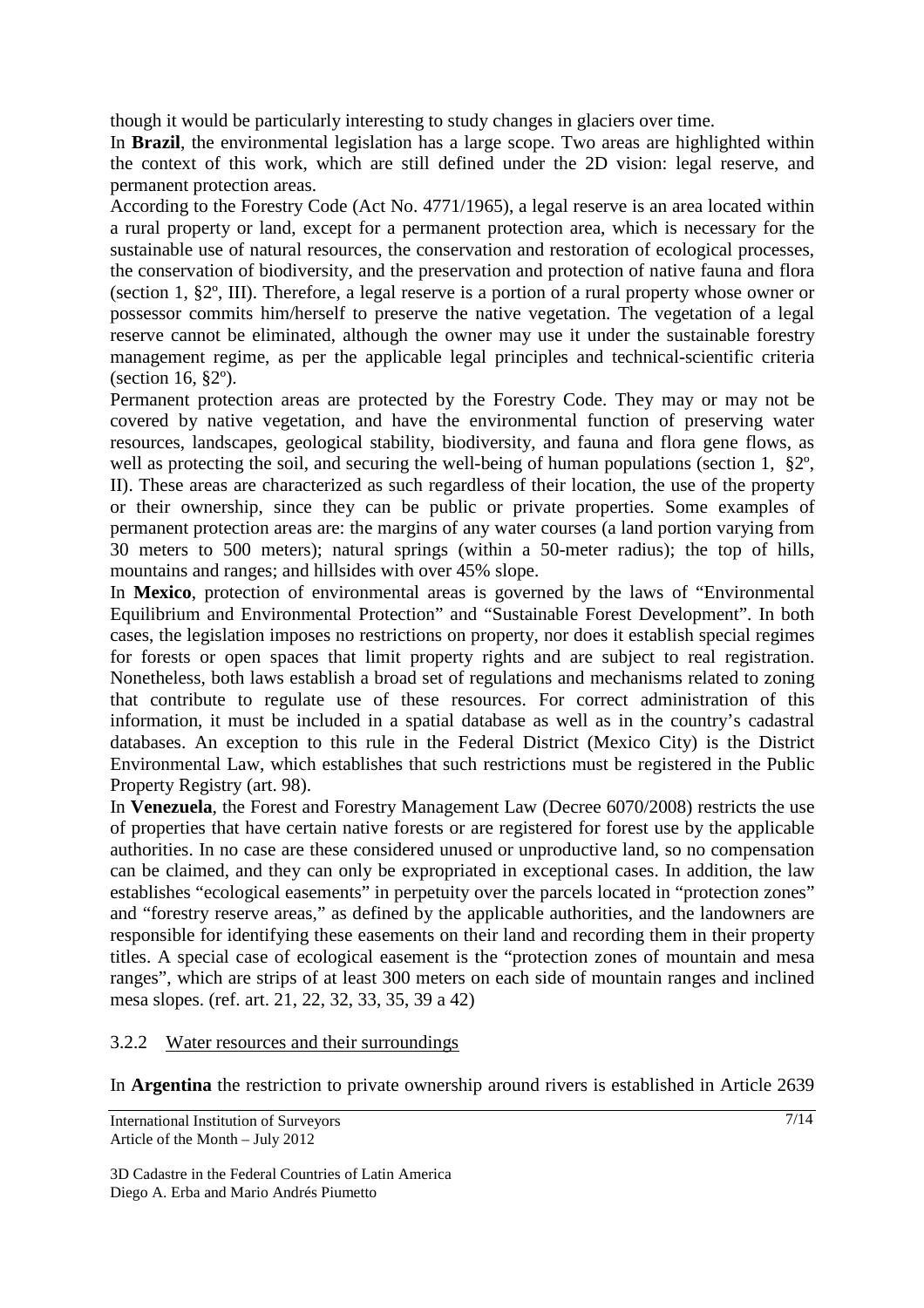of the Civil Code. This towpath is defined as a 35 meter strip measured from the shore of navigable waterways toward the interior of adjoining properties. No compensation can be claimed for this area, and it implies a hands-off or non-interference obligation.

In **Brazil**, there are differences in the restrictions related to the sea and the navigable lakes and rivers. The "terrenos de marinha" (Union sea-land properties) are those areas which, washed by sea or navigable river waters, reach up to 33 meters into the land, counted as from the mean high water point. This point refers to the condition of the place at the time of execution of section 51, §14 of the Act enacted on 11/15/1831 (section 13 of the Water Code, Executive Order No. 24.643/1934). These are public properties, i.e., such land portion is not part of the private property. The "terrenos reservados" (reserved lands) are those which possess navigable currents out of the reach of tides, which reach a 15-meter distance, measured horizontally towards the land from the median line of ordinary floods (section 14 of the Water Code). Generally, the reserved lands on the shores of lakes and navigable rivers belong to the states (Water Code – Executive Order 24,643/34, section 31), except when the river is owned by the Federal Government, in which case the reserved land's title is owned by the Union (section 31 of the Water Code, together with section 20, clause III of the Federal Constitution). As in the case of Union sea-land properties, reserved lands are not part of private properties.

In **Mexico**, the "National Law on Water" complements Article 27 of the Mexican Constitution on matters related to superficial or subsoil national waters. The law foresees a towpath specifically called "Federal Bank or Zone", which must be 10 meters wide contiguous to the waterway, measured horizontally from the maximum regular level of water. The length of the federal bank or zone must be five meters in the river bed, with a width no greater than five meters.

In **Venezuela**, the Waterways Law, in its Article 6, stipulates that all waterways, inland, marine or insular, superficial or underground, are in the country's public domain. Strips of land 80 meters on each side of non-navigable or intermittent rivers, and 100 meters on each side of navigable rivers, are also in the public domain.

The same law stipulates that, because these waterways are in the public domain, they cannot be part of the private domain of any physical or legal person. Underground waters are in adjacent domains: the state owns the resources, while a private party may own the land, its airspace and subsoil, except for situations that can only be managed in 3D space.

Article 54 of this law attempts to protect the sensitive areas on which the water, plants and wildlife depend for their existence and quality, by declaring certain lands part of "protected zones of water bodies." These zones restrict the domain - with no right to compensation – in: a) a surface defined by a circumference with a 300 m radius projected horizontally and centered in the source of any waterway; and b) a 300 m strip on either side of rivers, measured from the edge of the high water mark; and from the borders of lakes and natural lagoons.

International Institution of Surveyors Article of the Month – July 2012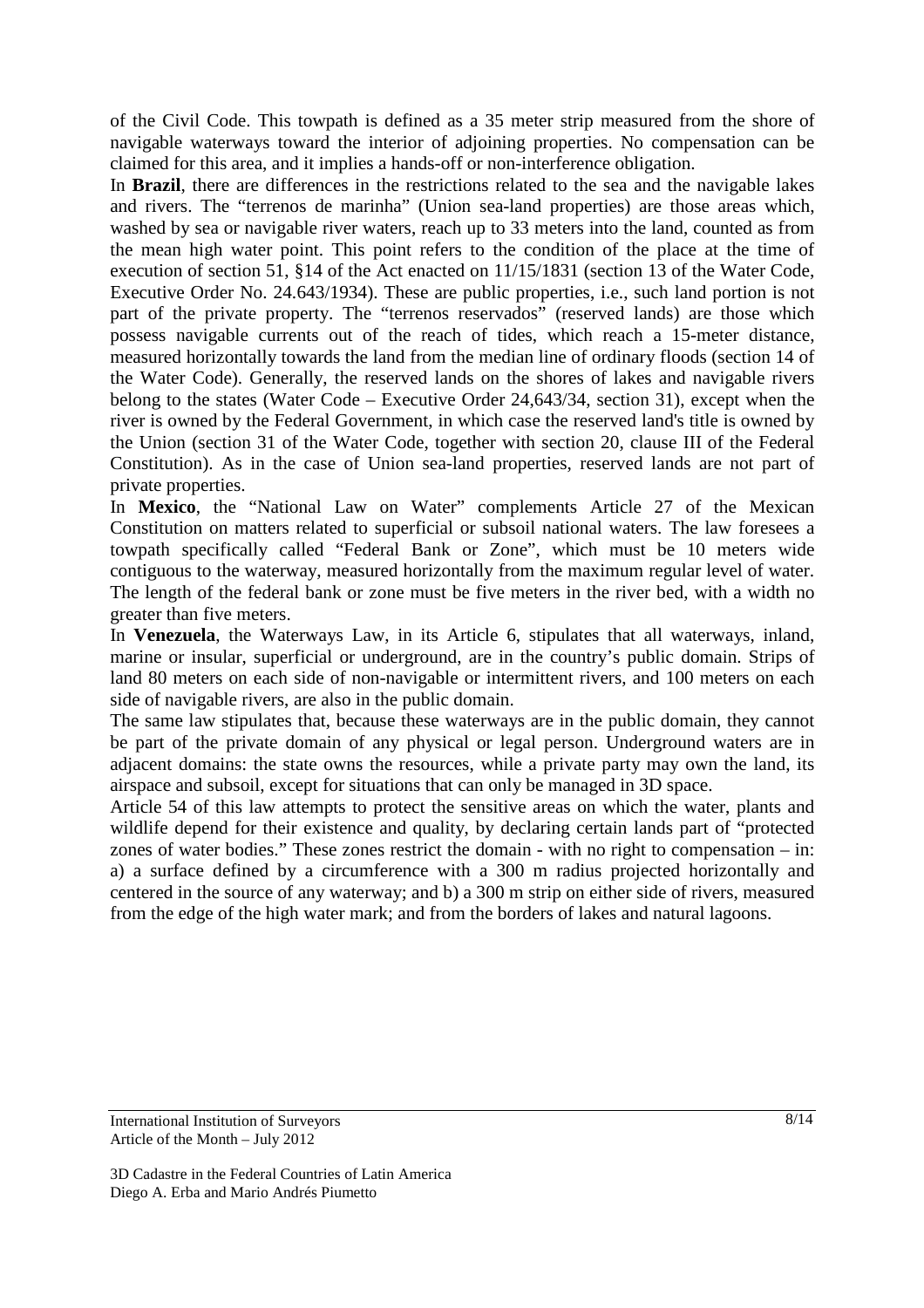

Figure 4 - Towpath

#### 3.2.3 Underground spaces and concessions

In **Argentina** the Mining Code was established by Decree No. 456 of 1997. It regulates the property of mines, and the rights of exploration and operation. In Art. 7, it stipulates that the mines are private assets of the Federal Government or the Provinces, depending on their location. Art. 10 of the Mining Code stipulates that "independently of the original ownership by the State… the private property of the mines can be established by legal grant". This granting of mining rights can be interpreted as a mining easement to the mining company. On the other hand, Art. 12 defines the mines as real estate properties. Art. 20 establishes a mining cadastre to describe the physical, legal, and other useful information about mining rights. Those rights are identified with points that represent the vertices of the "area" defined in the requests for exploration permits, discovery manifests, etc. However, the Mining Code does not mandate in any of its articles the volumetric representation of the mineral to be explored.

In **Brazil**, according to the Federal Constitution, Article 176, mining reserves, whether active or not, and other mineral resources and the potential for hydroelectric power, are a type of property that is different from the property of soil, for the purposes of exploitation or use, and as such they belong to Brazil. However, the grantee has a right to own the product that is mined from such area. Similar to the Argentine Code, the Brazilian legislation does not provide any information regarding volume.

In Peru, mineral rights are established by Supreme Decree #014-92-EM (Unified Text of the General Mining Act) and regulated by Supreme Decree #03-94-EM. Section II of the Preliminary Title of this legislation establishes that all mineral resources belong to the State, and that this ownership is inviolable and inalienable. Act #26615 creates the Mining Cadastre, whose unit of measure is the mineral right, a property unlike land or the right of property under or over land, and therefore is not the same as a parcel, as established in paragraphs 1 and 8 of Article 885 of the Civil Code. The General Mining Act expressly states in Article 9: "The concession of mining rights is a real estate property distinct and separate from the parcel where said rights are located."

International Institution of Surveyors Article of the Month – July 2012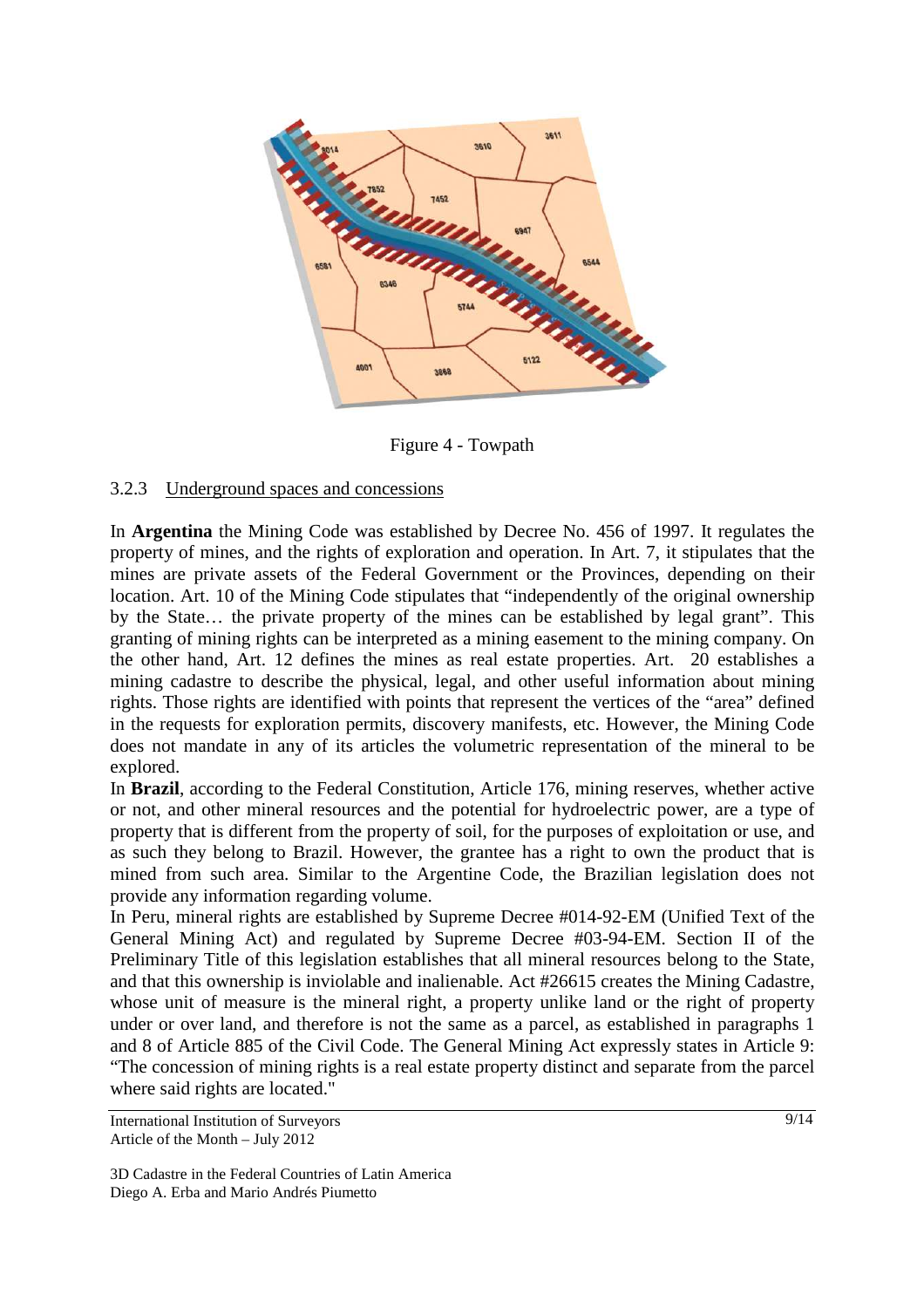In **Mexico**, Article 12 of the Mining Law refers to the "mining lot" and describes is using elements that reveal it as more of a "mining space". According to the law, it is a solid body of undefined depth, delimited by vertical planes and whose upper limit is the surface of the Earth, based on which the corresponding perimeter is determined. The sides that make up the perimeter of the lot must be oriented astronomically both North-South and East-West, and the longitude of each side must be in multiples of one hundred meters, except when these conditions cannot be met because the lot meets other mining lots. The location of the mining lot is determined based on a fixed point in the lot, called the starting point and connected with the perimeter of or located on the lot. The description affirms that the link of the starting point will preferably be perpendicular to any of the sides (North-South or East-West) of the lot's perimeter. Despite the fact that their descriptions are not georeferenced, mining spaces clearly have a vertical development.

In **Venezuela**, the Mining Law (Decree 295/1999) stipulates in Article 2 that mineral deposits of any kind belong to the country's public domain, and must be recorded in the Public Registry. The law describes in detail how to distinguish the land from the subsoil where the mineral deposits are stored; in its Article 10, it states: "for the purpose of this Law, the earth's crust is divided into two parts: the land, which is the surface layer and the area below it affected by the work of the landowner in activities other than mining; and the subsoil, which extends indefinitely in depth from the point the land ends. The mining activities in the subsoil do not generate compensation for the landowner, except if they affect the land or other assets." Article 26 defines an area of mining rights as "a pyramidal volume, whose base is a rectangular horizontal plane measured in hectares, and whose vertices and sides are oriented pursuant to a projection system adopted by a competent authority", and in Article 28: "the horizontal extension of the mining rights shall be a rectangle defined by fixed points and straight lines over the earth's surface, whose surface unit is the hectare (Ha.) Its vertical extension shall be defined by the projection of this horizontal extension to the center of the Earth, with no depth limit.

The right to explore and exploit mineral substances within the space volume assigned constitutes a real estate right (Article 29) and must be recorded in the Public Registry (Article 45).



Figure 5 - Underground spaces

3.2.4 Aerial space and use restrictions

International Institution of Surveyors Article of the Month – July 2012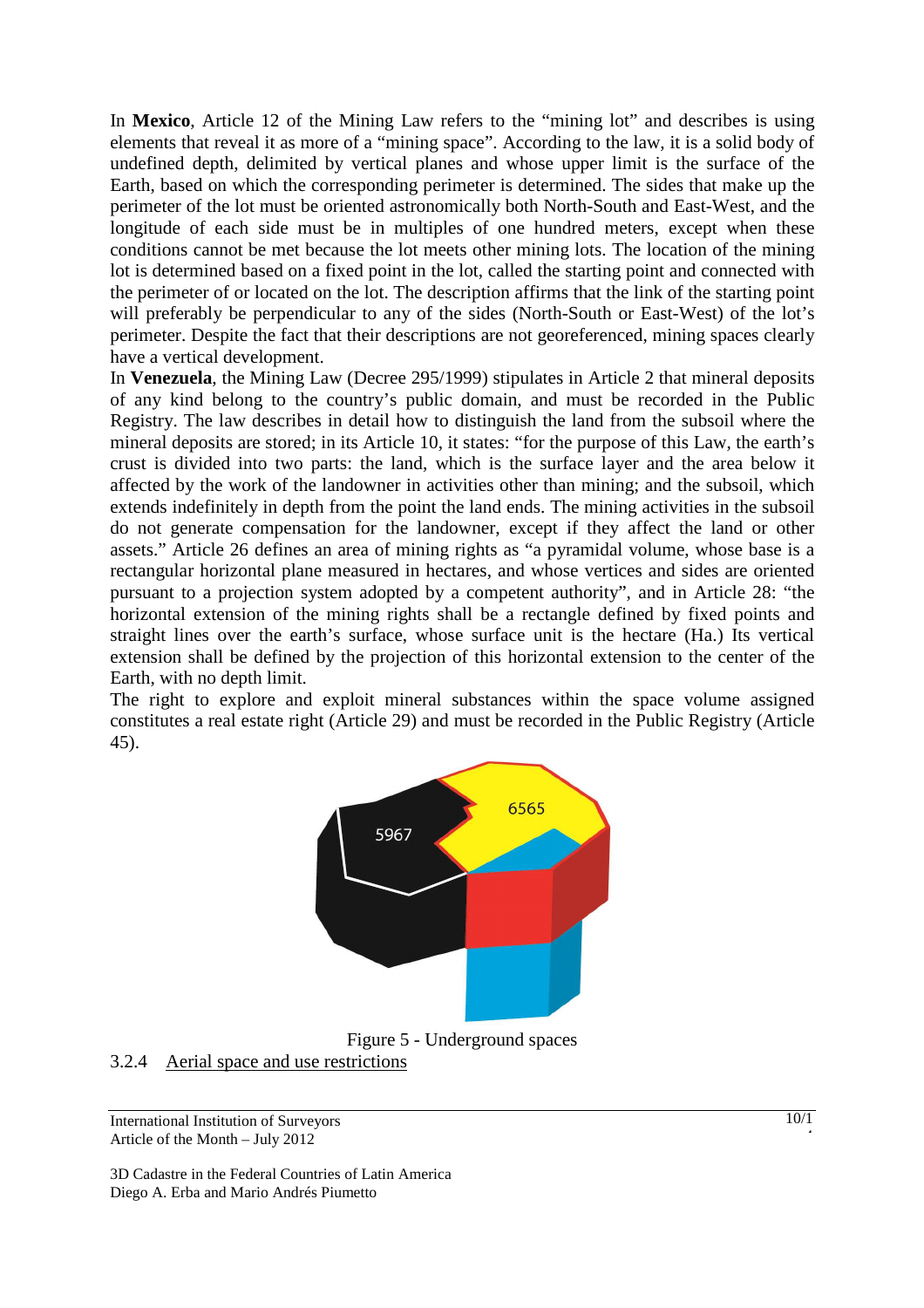In **Argentina** the Aeronautic Code was established by National Law No. 17.285 of 1967, and it describes the limitations to ownership of property located close to airports. This Code defines the limits to obstacles in the airspace in airports and their surrounding environment, to ensure the secure landing and takeoff of aircraft. Although these obstacles are by nature volumetric bodies, they are represented by their surface projections on land. However, crosssections are also enclosed to describe the height over land over which the restriction extends.

In **Brazil** the Law 7,565 of 1986 regulates the Air Code. The restrictions to which neighboring properties of airports are subject have to do with the use of such properties and the buildings, premises, types of crops that can be farmed, and anything that may hinder the operation of airplanes or cause interference to the radio signals used to assist air traffic or block the visibility of visual signs.

In **Mexico**, the Civil Aviation Law, in Chapter 1 – General Provisions, Article 1 – defines the use or exploitation of the airspace over the national territory for the purpose of providing and developing civil and government air transportation. The law states that the airspace over the national territory is a general communication pathway subject to the domain of the Federal Government. The Civil Aviation Law regulations define the events that may occur in the airspace, emphasizing the importance of a 3D definition.

In **Venezuela**, the Civil Aeronautics Law of 2005 defines in its Article 50 an "obstacle free surface" as the "slanted and horizontal imaginary planes that extend over each airstrip or airport and its surroundings, which can limit the height of the obstacles to airplane circulation. The Aeronautic Authority shall establish in each case obstacle free surfaces and the maximum height of construction and of any other type of edification on the properties that, by their nature, may present a potential risk to airline operations. These provisions constitute another type of restriction to the property domain, a geometric form that can be conveniently defined only in three-dimensional space, and managed with a model with 3D characteristics.





## 3.2.5 Urban restrictions

International Institution of Surveyors Article of the Month – July 2012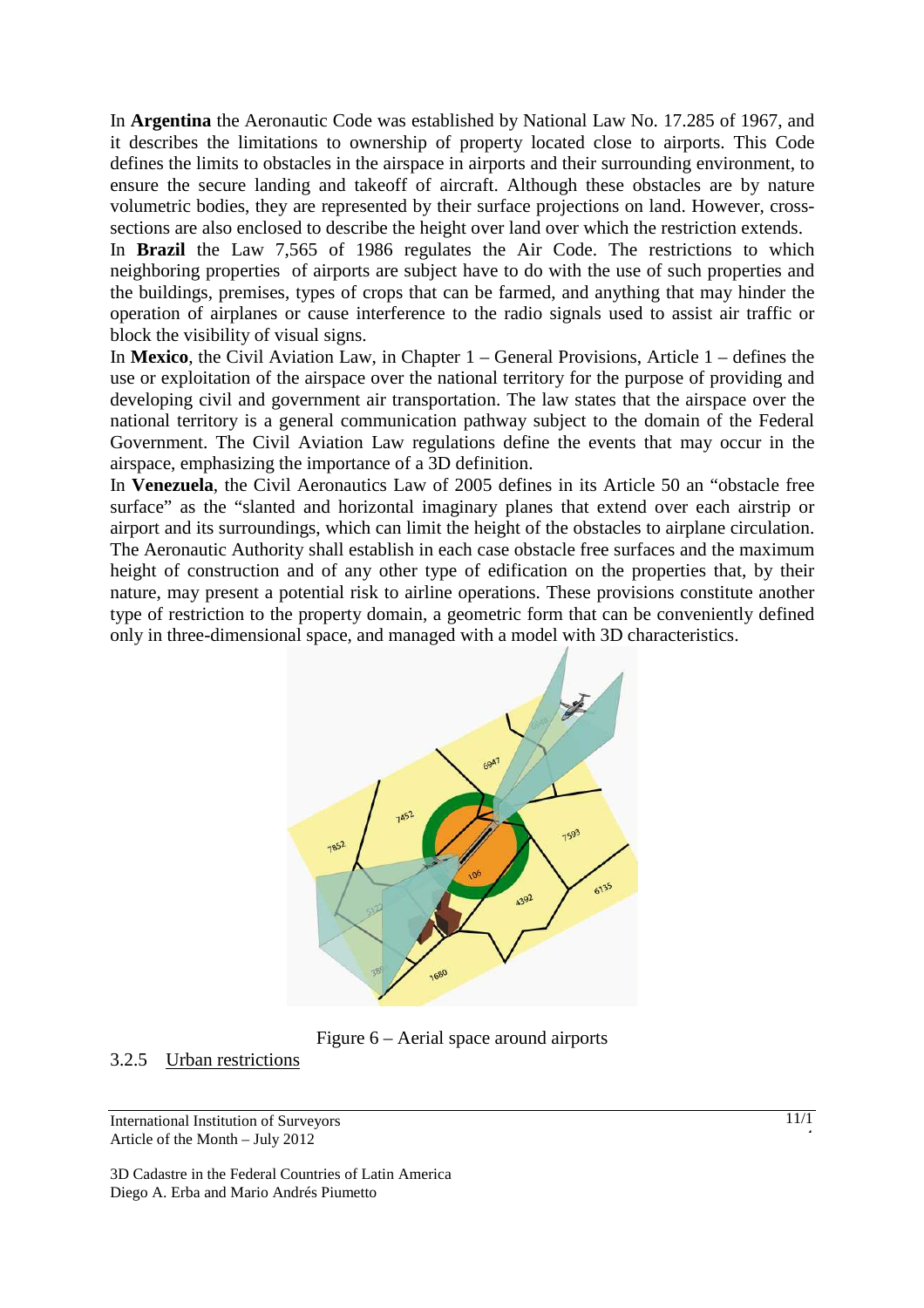In **Argentina** these types of restrictions are established by municipal ordinance and have the goal of fostering coexistence among neighbors, improving the general welfare and ensuring public health. Some of the salient features of urban restrictions are the obligation of noninterference and the lack of compensation for the affected property owner. Some examples are: chamfered corners (for visibility), building setbacks, recess of common walls between buildings, land use regulations, street extensions, etc.

In **Brazil**, the municipalities regulate the use of urban soil. Given that the potential for development is defined by the municipality, the air space in which buildings stand belong to the State, which then represents a clear and distinct difference between a Right to Build and a Right to Own Property. This is being discussed by scholars and by the industries that develop land policy in Latin American cities, and it is a clear example of the importance of our starting to see the city as an accumulation of 3D plots on which there is the intersection of private and public interests.

In **Venezuela**, the Land Master Plan Law (Ley de Ordenamiento Territorial) and the Urban Master Plan Law (Ley de Ordenamiento Urbano) (1983 and 1987, respectively, in their Title V), establish that the regulations derived from the land and urban master plans, drawn pursuant to those laws by the respective applicable authorities (in particular, municipalities) impose legal limitations (restrictions) to the property rights, as they regulate their use and exploitation. In particular, Article 6 of the Land Master Plan Law stipulates that the plans shall define for each zone "… corresponding use and regimen, as well as the definition of volumes and densities" of construction.

## **4. CONCLUSIONS**

While the technologies used to measure, represent, and store information are now evolving towards 3D platforms, urban legislation and land policies continue to approach the city as a fat land surface.

To visualize the buildings and the restrictions imposed on properties in 3D is a considerable advancement for those responsible for urban decision making. Nevertheless, there is a long way to go before 3D information is integrated as part of urban legislation and property titles. The consolidation of the 3D cadastre, which registers how 3D parcels intersect with the corresponding legal norms and regulations, would contribute to more effective urban and environmental planning, infrastructure network design; and the prevention of informality by permitting the construction of future scenarios showing the impact of land policies in space. Changing the term "area" to "space" would be a first step in giving urban and environmental legislation a 3D connotation, and would be a simple and relevant way to start the process of introducing the new paradigm. The structuring of a 3D property registry is still under development, but when it is established landowners will understand that they own cubic feet instead of square feet.

Hand outs of presentation at FIG Working Week 2012 in Rome, Italy

International Institution of Surveyors Article of the Month – July 2012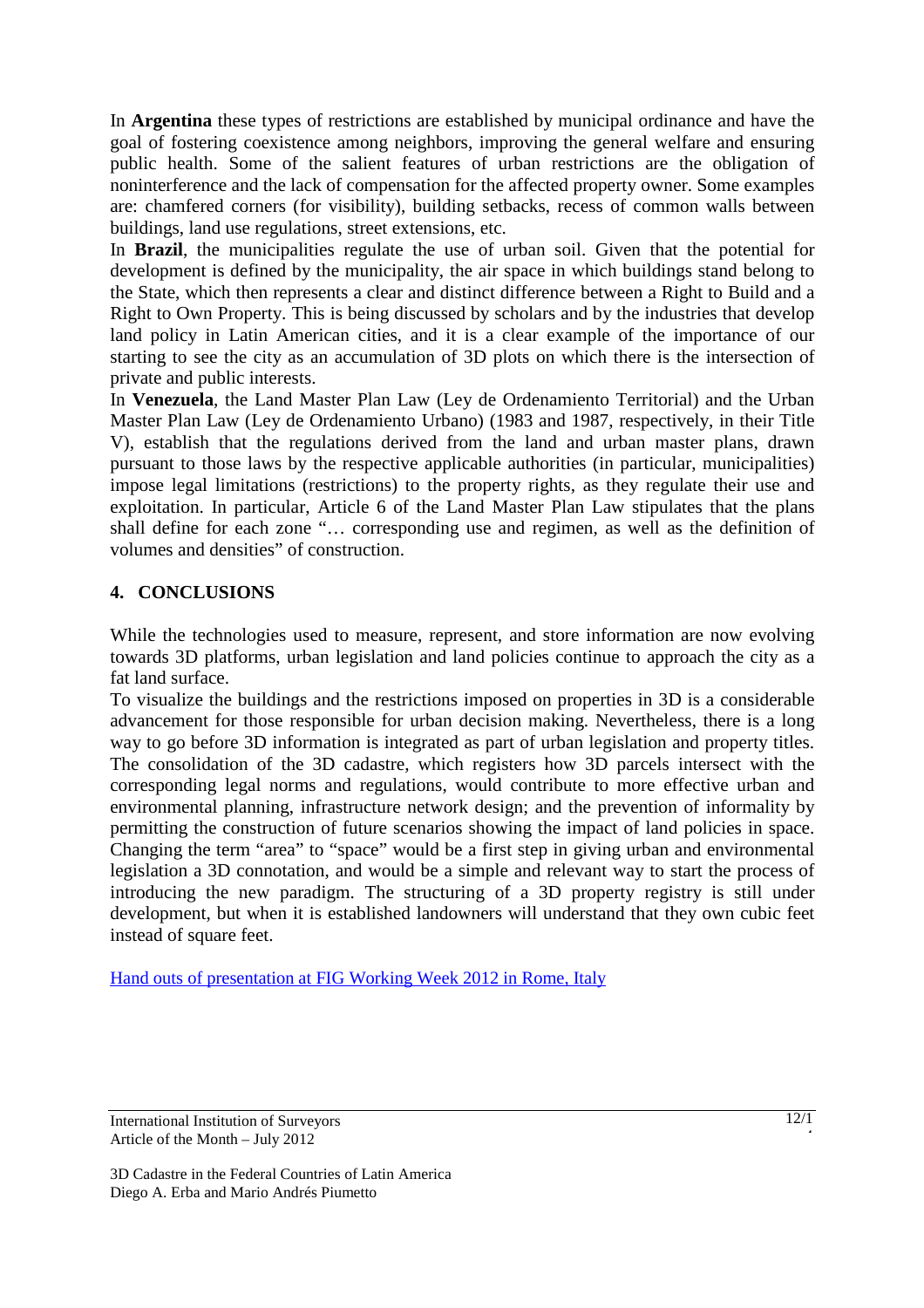#### **REFERENCES**

- Erba, Diego A. (2008) *El catastro territorial en América Latina y el Caribe*. 2008. Cambridge, MA, USA, 2008. ISBN 978-85-906701-3-1. pg. 415 Available at: http://www.lincolninst.edu/pubs.
- Carneiro, A; Erba, D. & Augusto, E. (2011). Preliminary Analysis of the Possibilities for the Implementation of 3D Cadastre in Brazil. Proceedings of the 2nd International Workshop on 3D Cadastre. Delft, Netherlands. Available at: http://3dcadastres2011.nl/.

Lagarda Lagarda Ignacio. (2009). *El catastro*. Ayuntamiento de Hermosillo, Sonora, México.

#### **AKNOWLEDGEMTNS**

The authors thank these partners and colleagues in the development of research and publications in this fled of knowledge: Anamaria Gliesch-Leebmann, Design Concepts 4 You, Seeheim-Jugenheim, Germany; Andrea F. T. Carneiro, Federal University of Pernambuco, Recife, Brazil; Eduardo A. A. Augusto, Brazilian Land Registry Institute (IRIB), São Paulo, Brazil; Ignacio Lagarda, independent consultant on Cadastres in Mexico; Leonardo Ruiz consultant on Cadastres and GIS in Venezuela; and Martim Smolka, director of the Program on Latin America and the Caribbean at the Lincoln Institute of Land Policy.

#### **BIOGRAPHICAL NOTES**

#### **Diego A. Erba**

Land Surveyor Engineering (Universidad Nacional de Rosario, Argentina). Master of Science in Remote Sensing (Universidade Federal de Santa Maria, Rio Grande do Sul, Brazil) and Master of Science in Multipurpose Cadastres (Universidade Federal de Santa Catarina, Florianópolis, Brazil). Doctor in Surveying Sciences (Universidad Nacional de Catamarca, Argentina). He did Post Doctoral research in GIS on Water Bodies at the Natural Resource Center of Shiga University, Otsu, Japan and on GIS for Urban Applications at Clark Labs-IDRISI, Clark University, Massachusetts, USA. Currently, he is a Fellow at the Lincoln Institute of Land Policy, where he coordinates Distance Education Programs and manages research projects on cadastres and GIS topics.

#### **Mario A. Piumetto**

Land Surveyor (National University of Cordoba, Argentina). Postgraduate studies in GIS, Remote Sensing and Cartography (University of Alcala de Henares, Spain). Professor in the Masters in Environmental Engineering at the National Technological University (2001 present) and in the department of Labor Final race in Surveying Engineering, National University of Cordoba (2008-present). Teaching Faculty in the Program for Latin America and the Caribbean of the Lincoln Institute of Land Policy (2005-present). He served as Director of the Municipal Cadastre of Cordoba, Argentina, leading modernization projects in

International Institution of Surveyors Article of the Month – July 2012